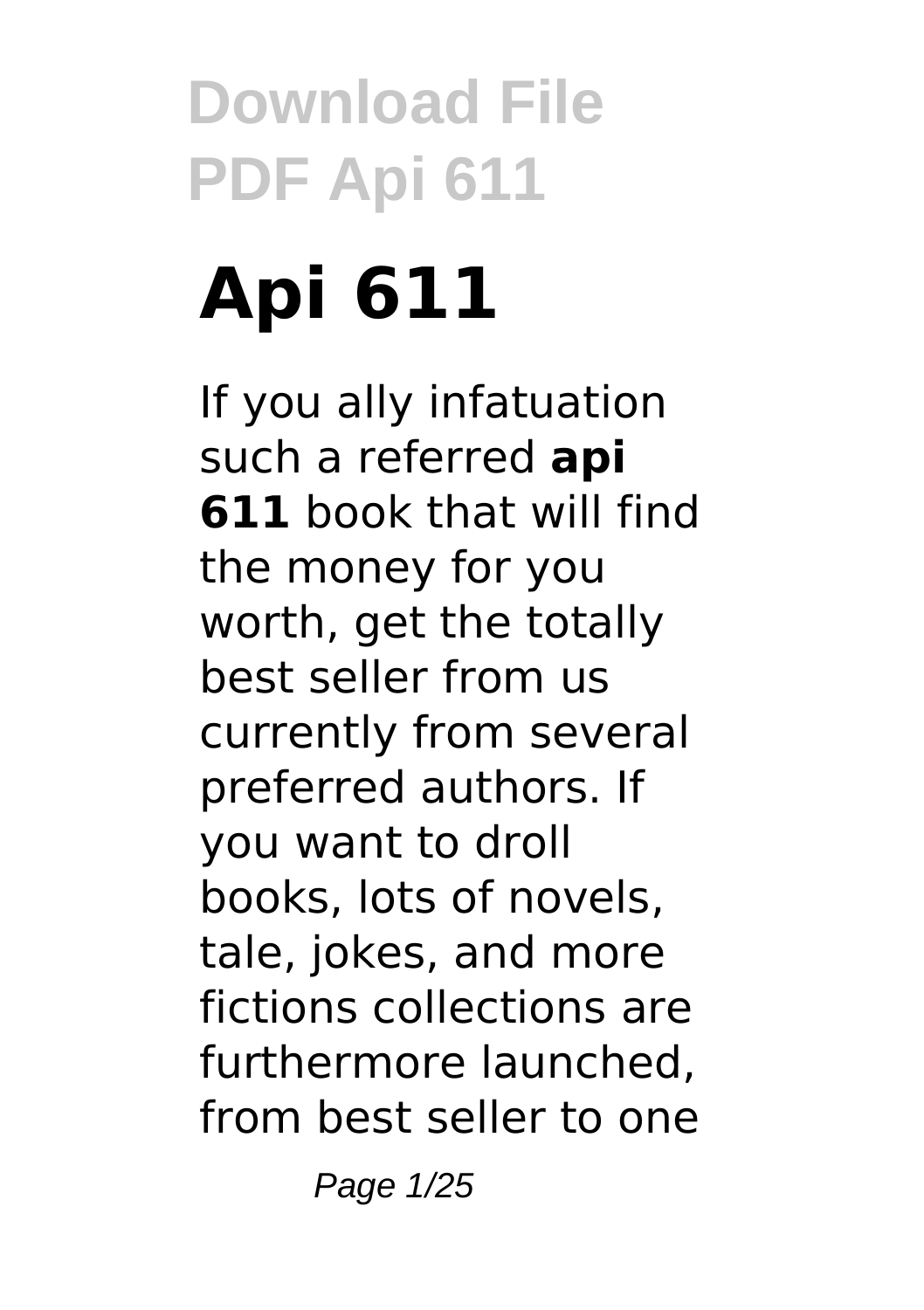of the most current released.

You may not be perplexed to enjoy all ebook collections api 611 that we will very offer. It is not roughly speaking the costs. It's roughly what you obsession currently. This api 611, as one of the most involved sellers here will extremely be in the course of the best options to review.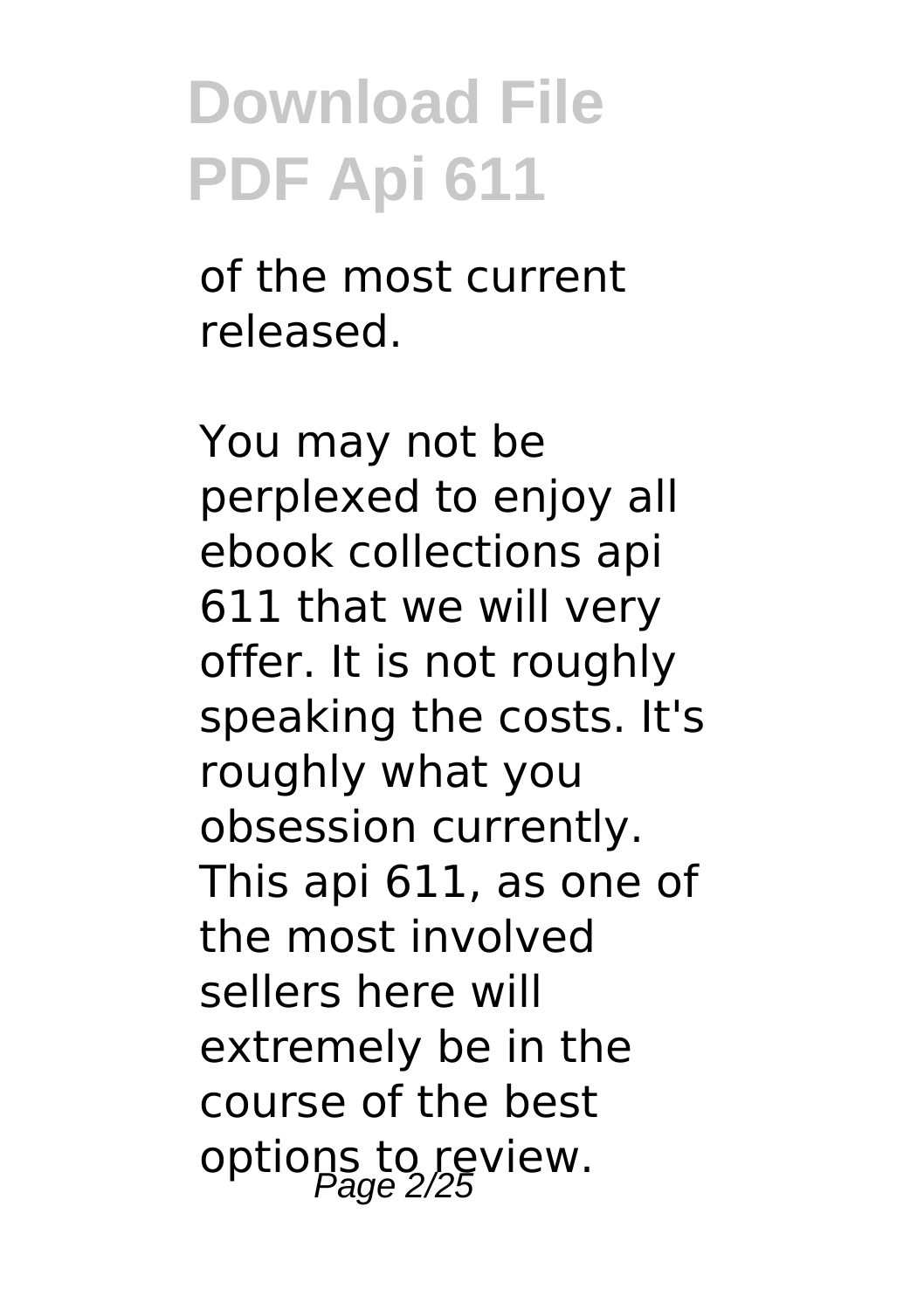Once you've found a book you're interested in, click Read Online and the book will open within your web browser. You also have the option to Launch Reading Mode if you're not fond of the website interface. Reading Mode looks like an open book, however, all the free books on the Read Print site are divided by chapter so you'll have to go back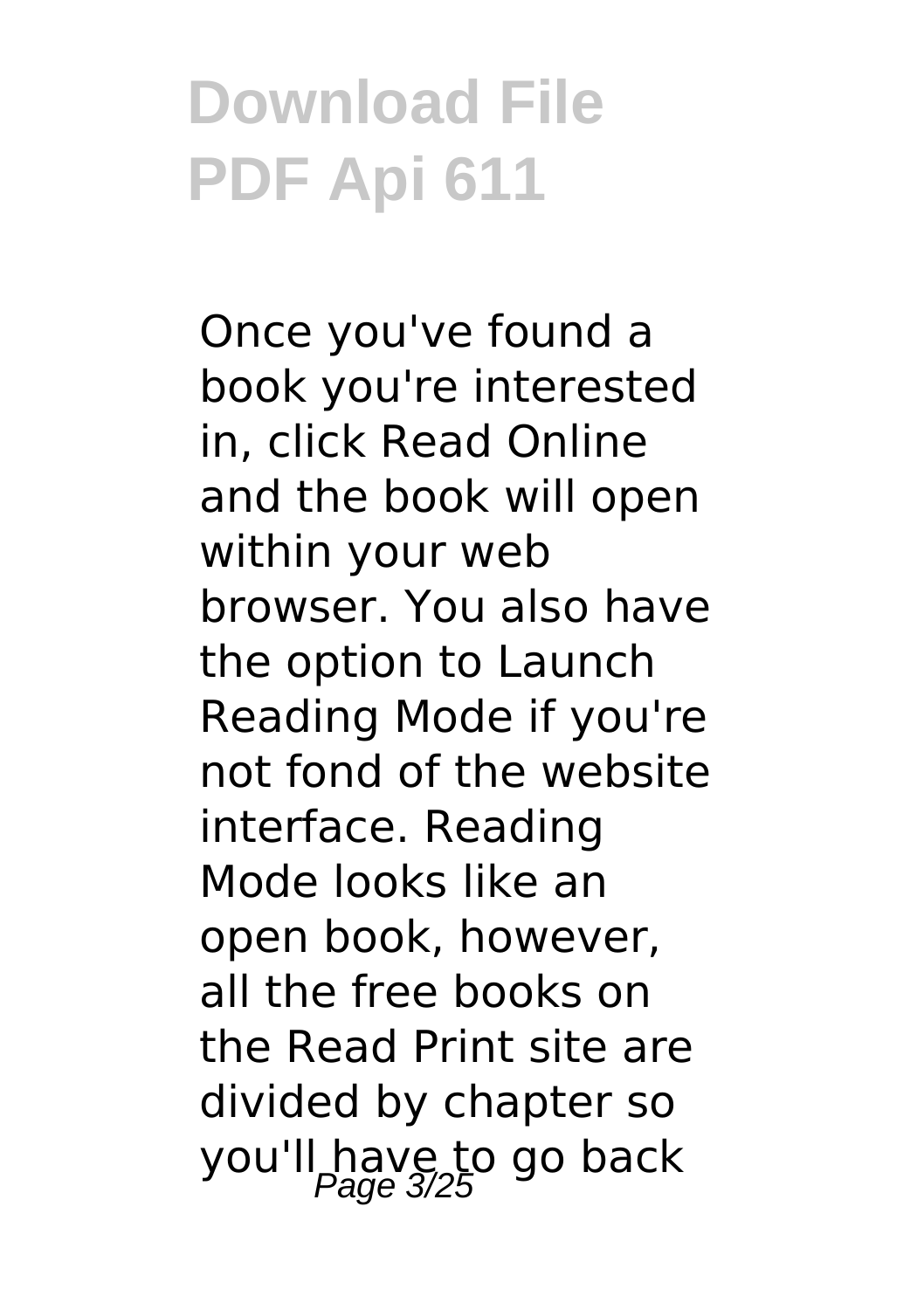and open it every time you start a new chapter.

#### **Api 611** API Std 611 | 5th Edition | March 2008 | Covers the minimum requirements for general-purpose steam turbines. These requirements include basic design, materials, related lubrication systems, controls, auxiliary equipment, and accessories.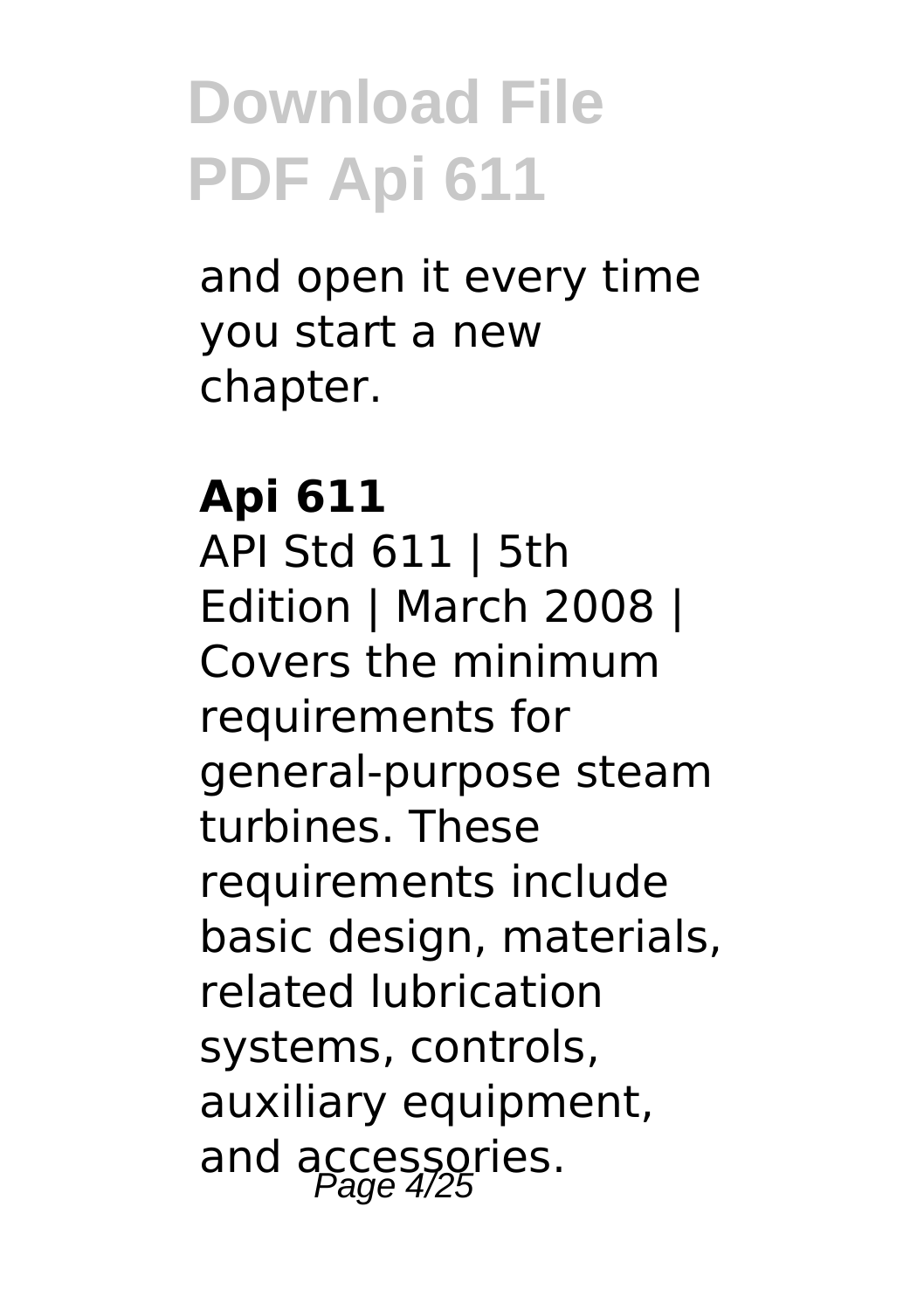General-purpose turbines are horizontal or vertical turbines used to drive equipment that is usually spared ...

#### **API 611 – Rotating.Equipment**

Buy API 611 : 2008 : R2014 general-purpose steam turbines for petroleum, chemical, and gas industry services standard from American Petroleum Institute.<br>Page 5/25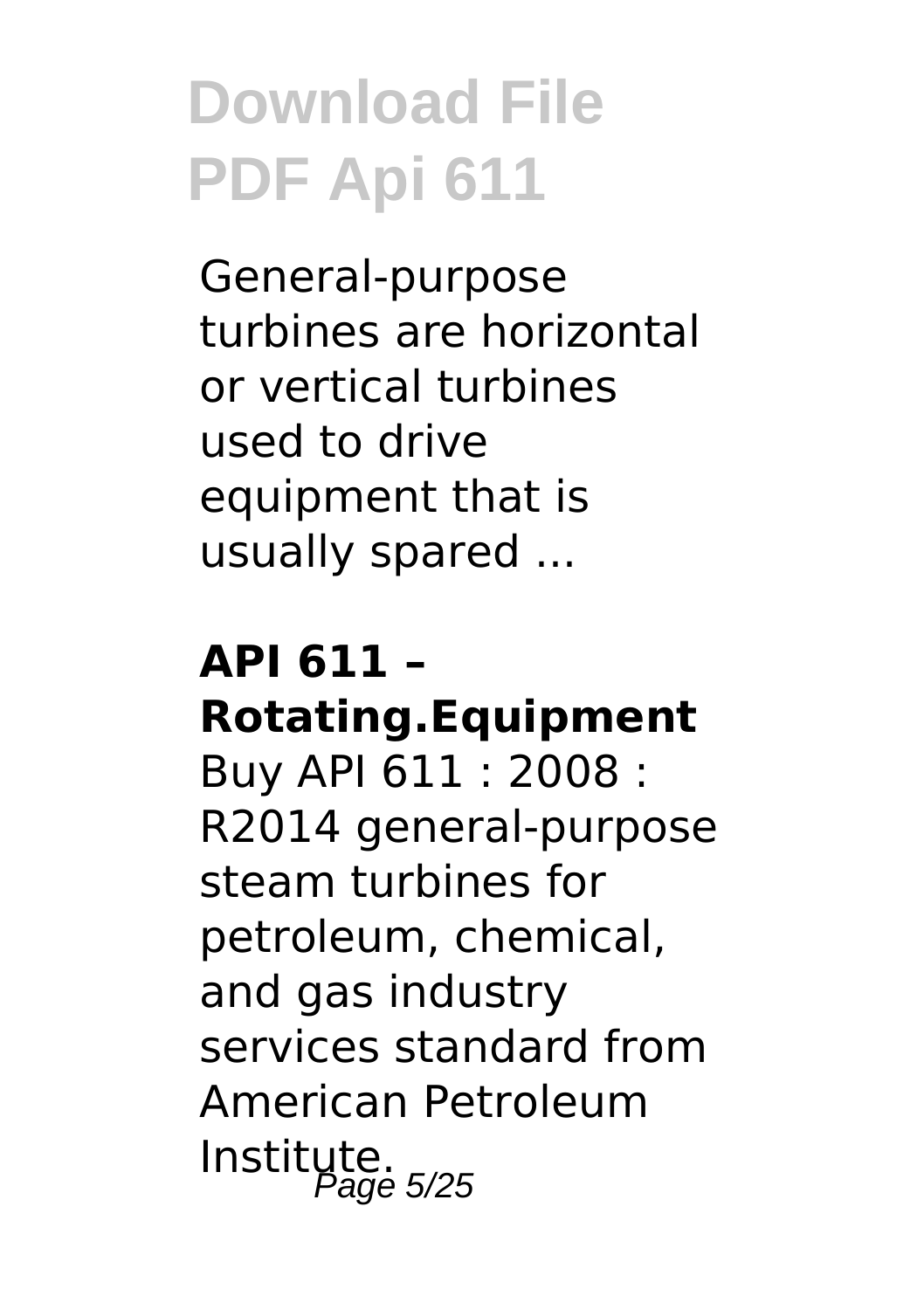**API 611 : 2008 : R2014 | Steam Turbines for Petroleum ...** API 611 does not make any specific requirements for coupling service factors.€ The coupling service factor is dependent on the driven equipment, and is determined by the application.

# **API Standard 611 -** Page 6/25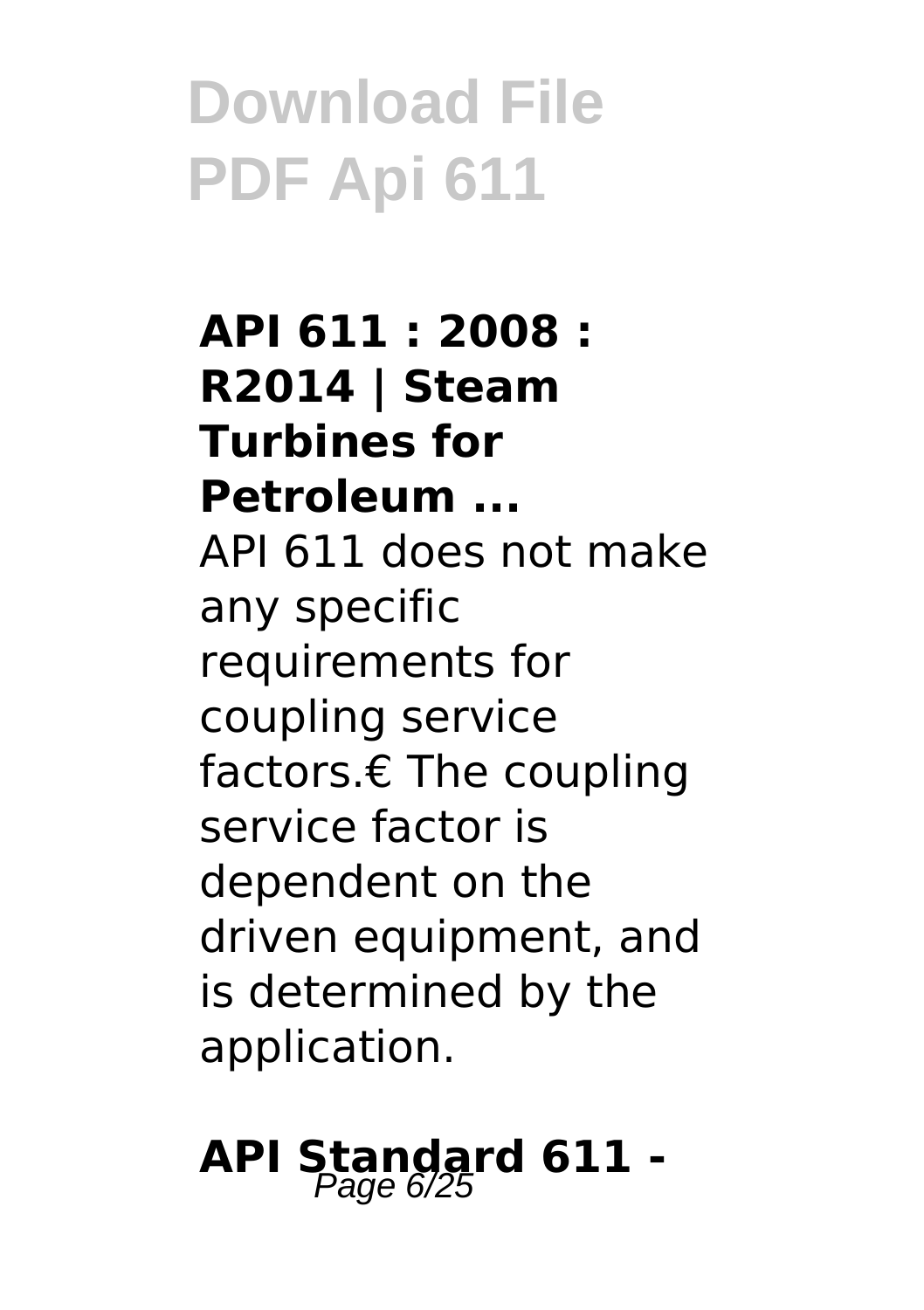**...**

#### **General Purpose Steam Turbines for**

Howden has introduced the newly developed MONO CBA API 611 steam turbine. This steam turbine expands Howden's portfolio of small industrial steam turbines for mechanical drive applications suited for the refinery/petrochemical industries.

# **Howden Jaunches**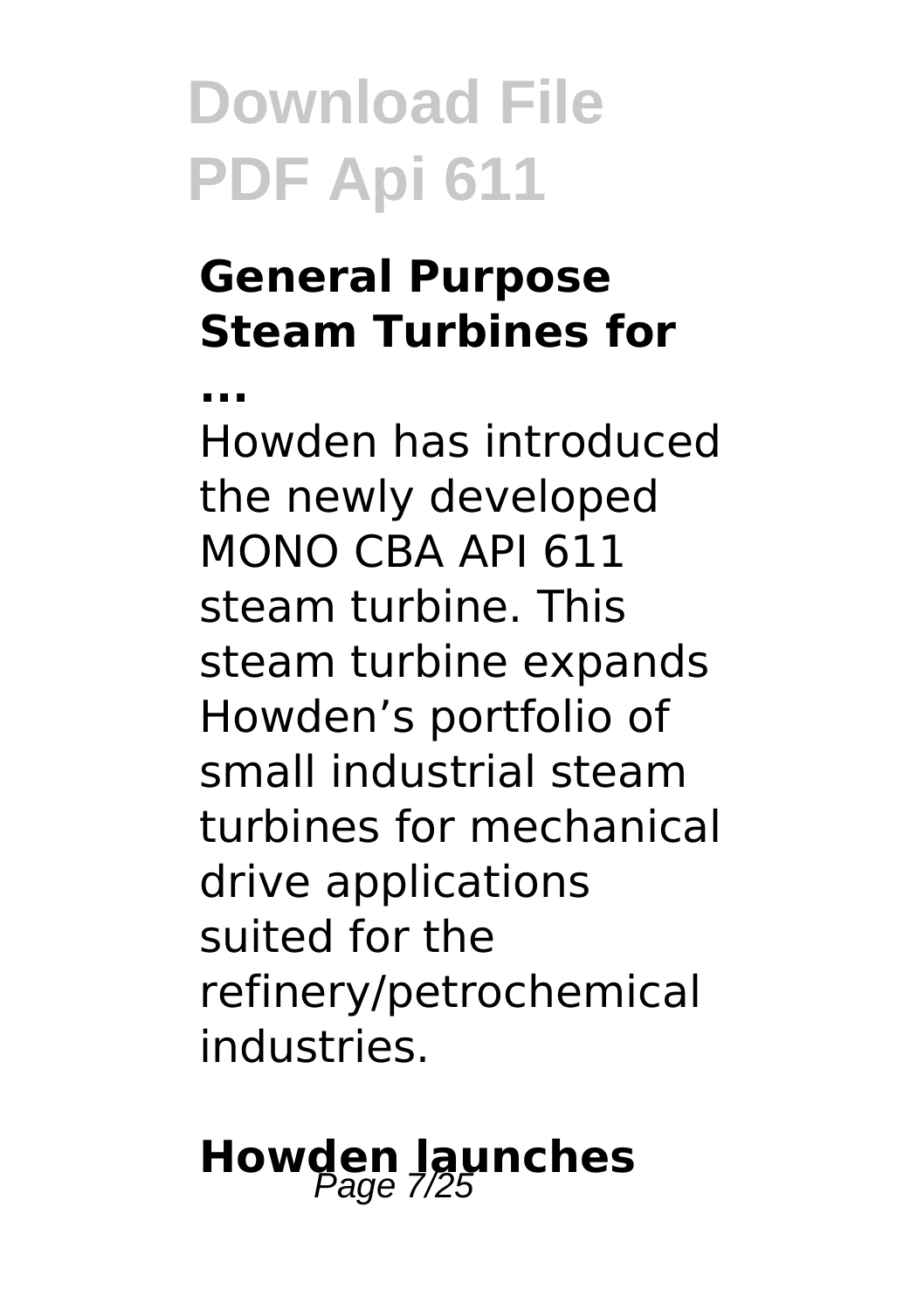#### **API 611 compliant steam turbine for ...** API-611 Steam Turbines Kessels has the distinction of being a premier supplier of Steam Turbines complying to and exceeding API-611 standards for generalpurpose steam turbines.

#### **API-611 Steam Turbines - Kessels** API Std 611 (R2014) General-purpose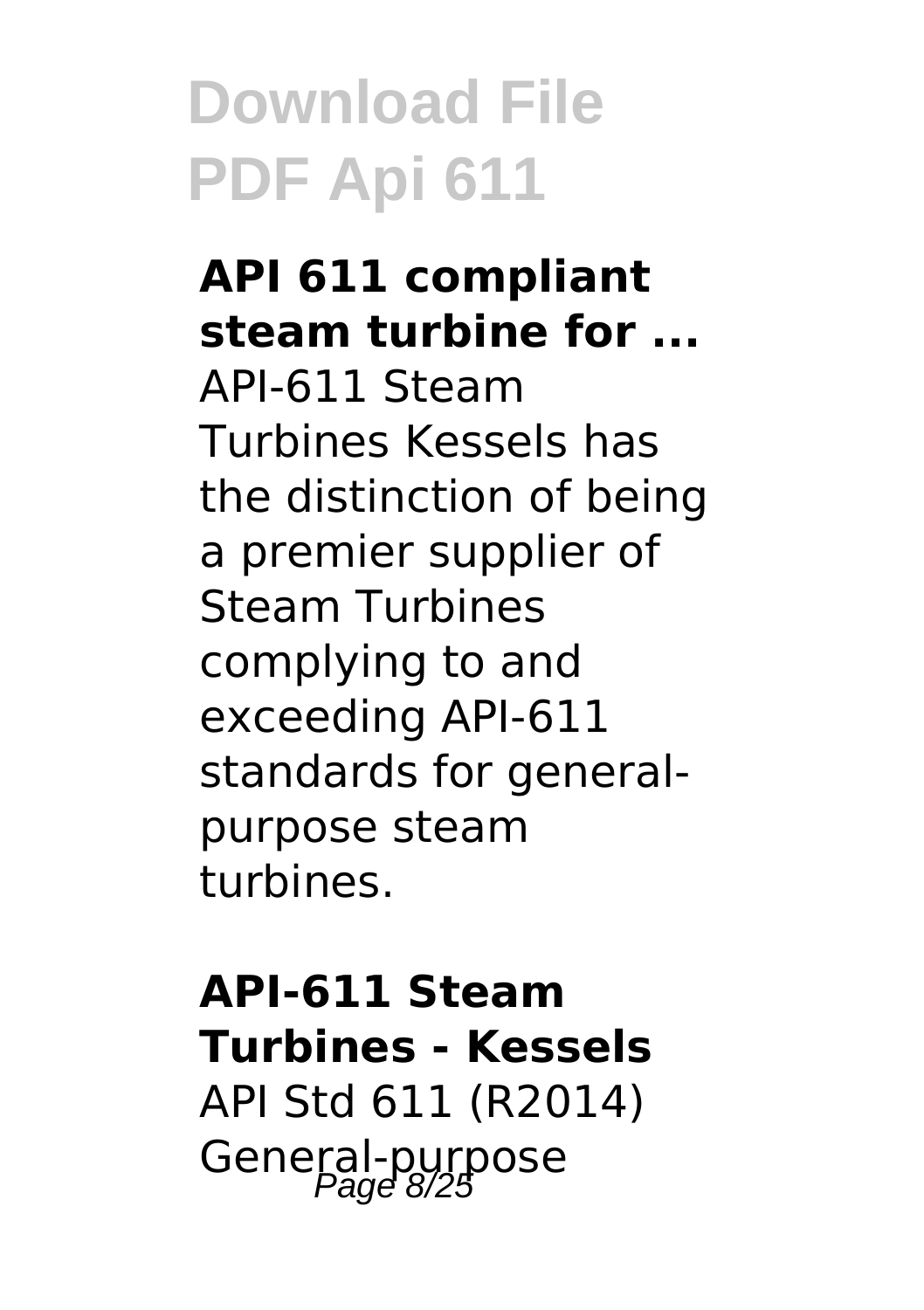Steam Turbines for Petroleum, Chemical, and Gas Industry Services, Fifth Edition, Includes Errata 1 (2008) and Errata 2 (2019) standard by American Petroleum Institute, 03/01/2008 Amendments Available. View all product details

#### **API Std 611 (R2014) - Techstreet**

In this post, we will see the difference between API 611 and API 612.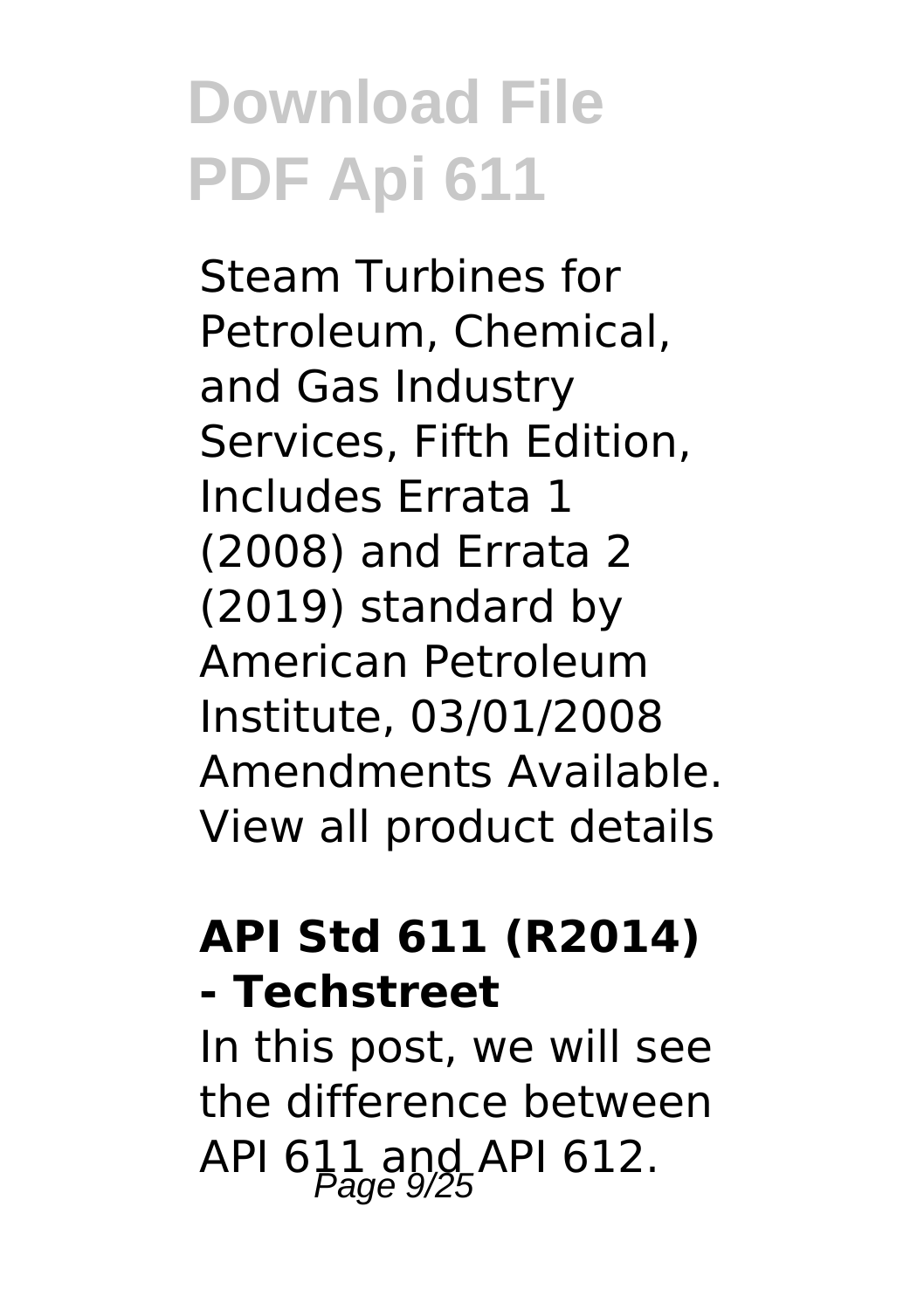While selecting a steam turbine as a driver for compressors or pumps for refinery/petrochemical industries. The first question faced by the design engineer is which standard steam turbine as to be selected either API 611 or API 612.

#### **Difference between API 611 and API 612 - Mechanical ...** API STANDARD 611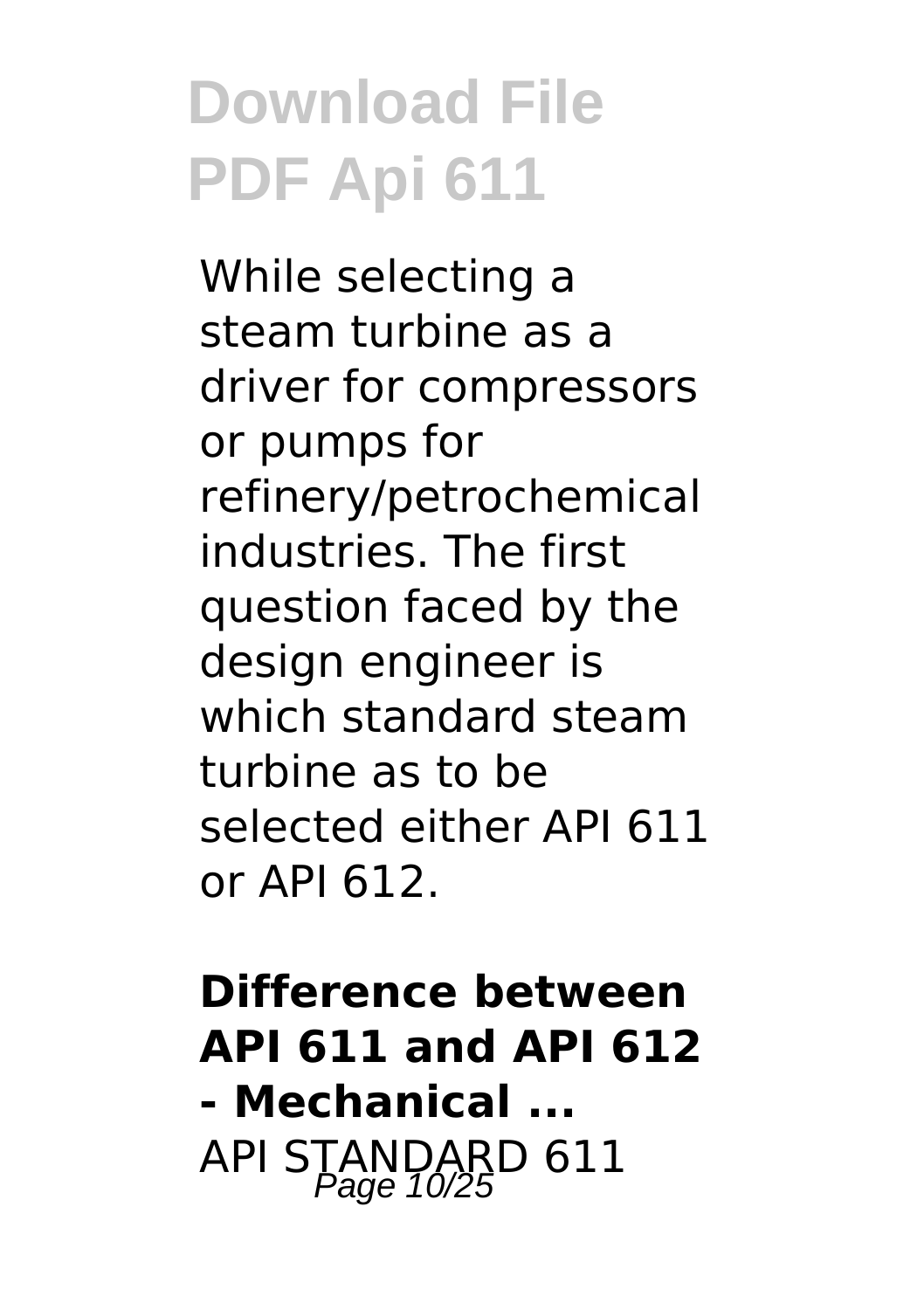FOURTH EDITION, JUNE 1997 COPYRIGHT 2000 American Petroleum Institute Information Handling Services, 2000. SPECIAL NOTES API publications necessarily address problems of a general nature. With respect to partic-ular circumstances, local, state, and federal laws and regulations should be reviewed.

# **General-Purpose**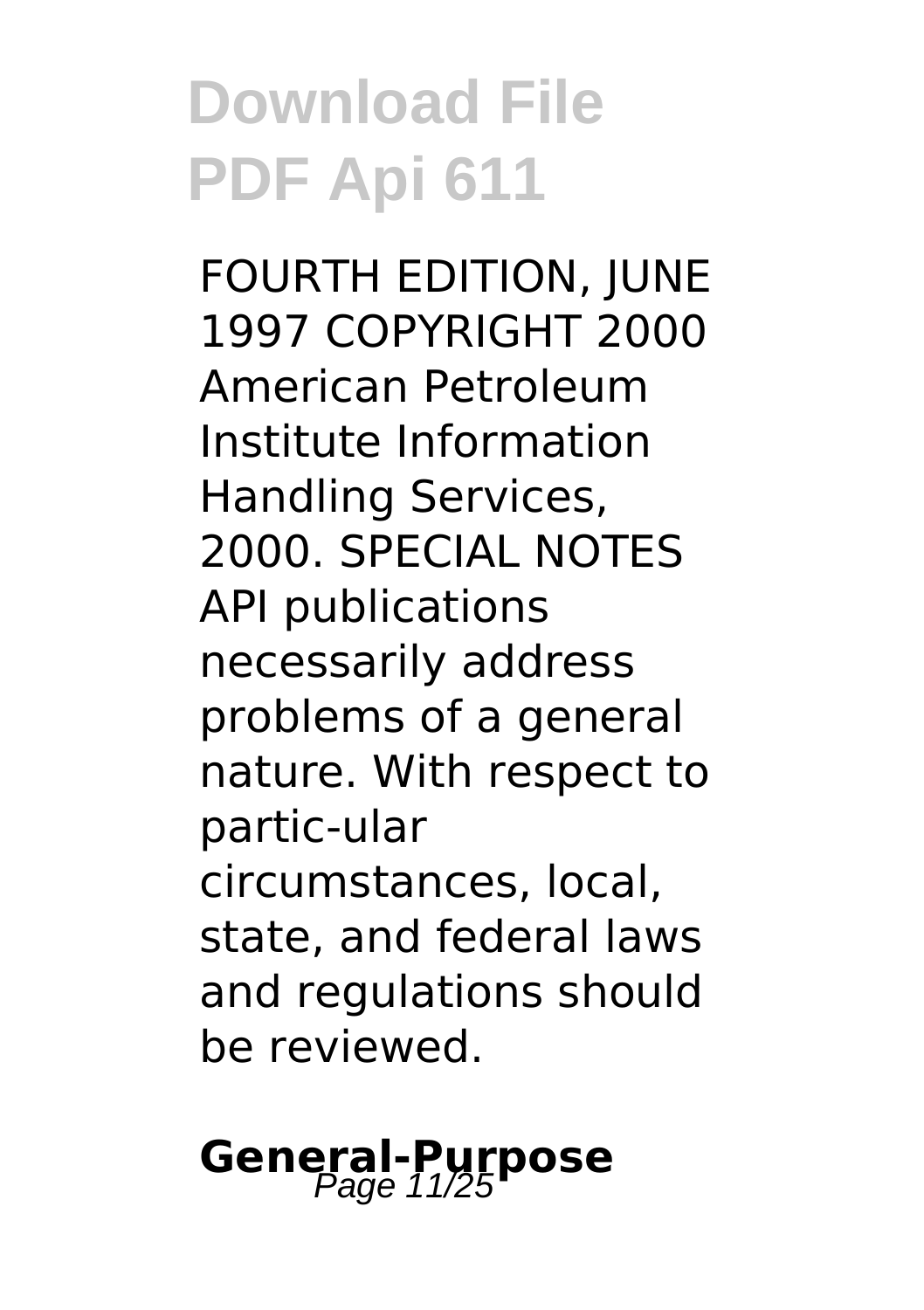**...**

#### **Steam Turbines for Petroleum, Chemical**

API STANDARD 611 FIFTH EDITION, MARCH 2008. General-purpose Steam Turbines for Petroleum, Chemical, and Gas Industry Services Downstream Segment API STANDARD 611 FIFTH EDITION, MARCH 2008. Special Notes API publications necessarily address problems of a general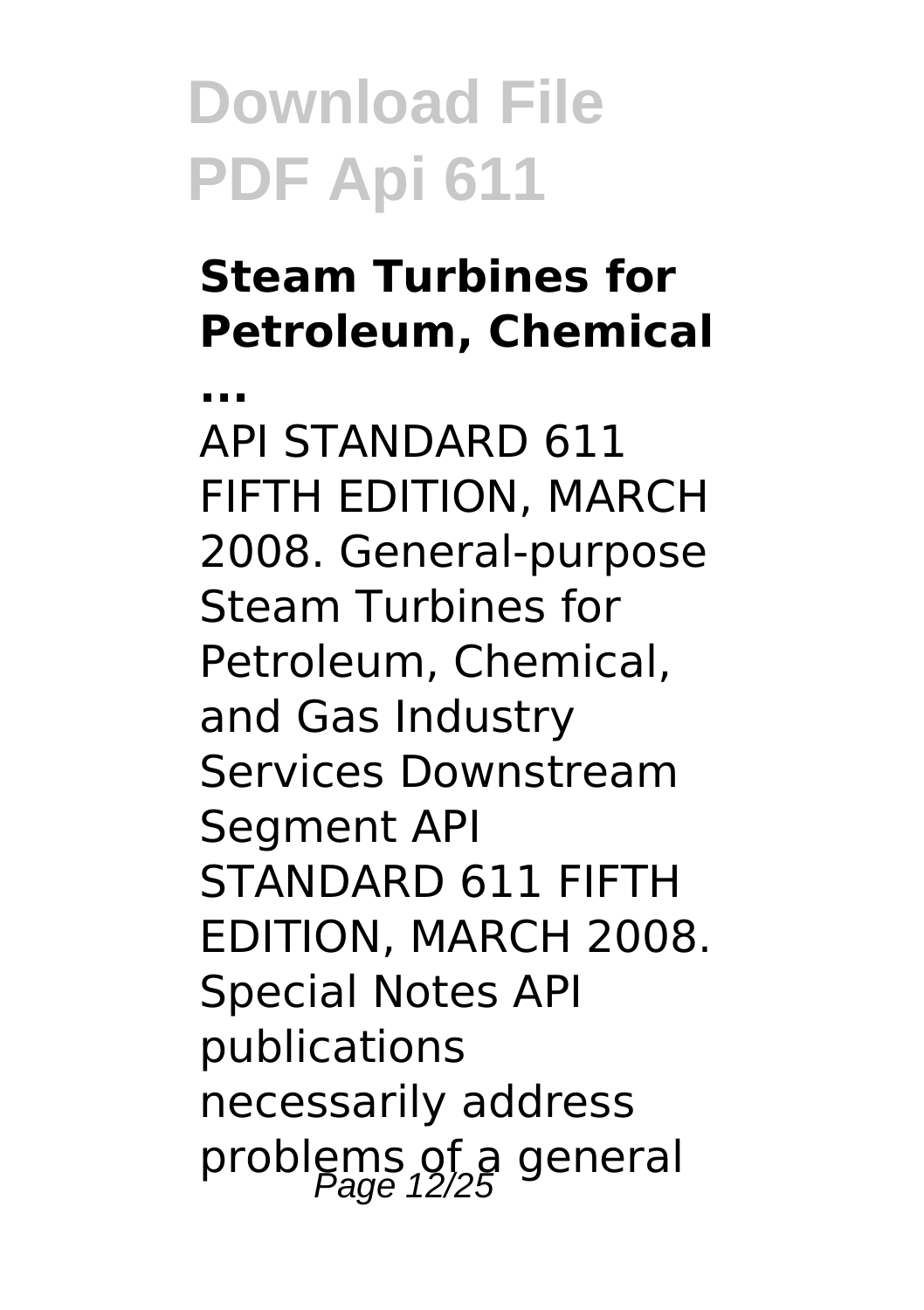nature. With respect to particular circumstances, local,

#### **General-purpose Steam Turbines for Petroleum, Chemical**

**...**

API Standard 612 Petroleum, Petrochemical, and Natural Gas Industries— Steam Tur bines—Special-purpose Applications SEVENTH EDITION | AUGUST 2014 | 146 PAGES |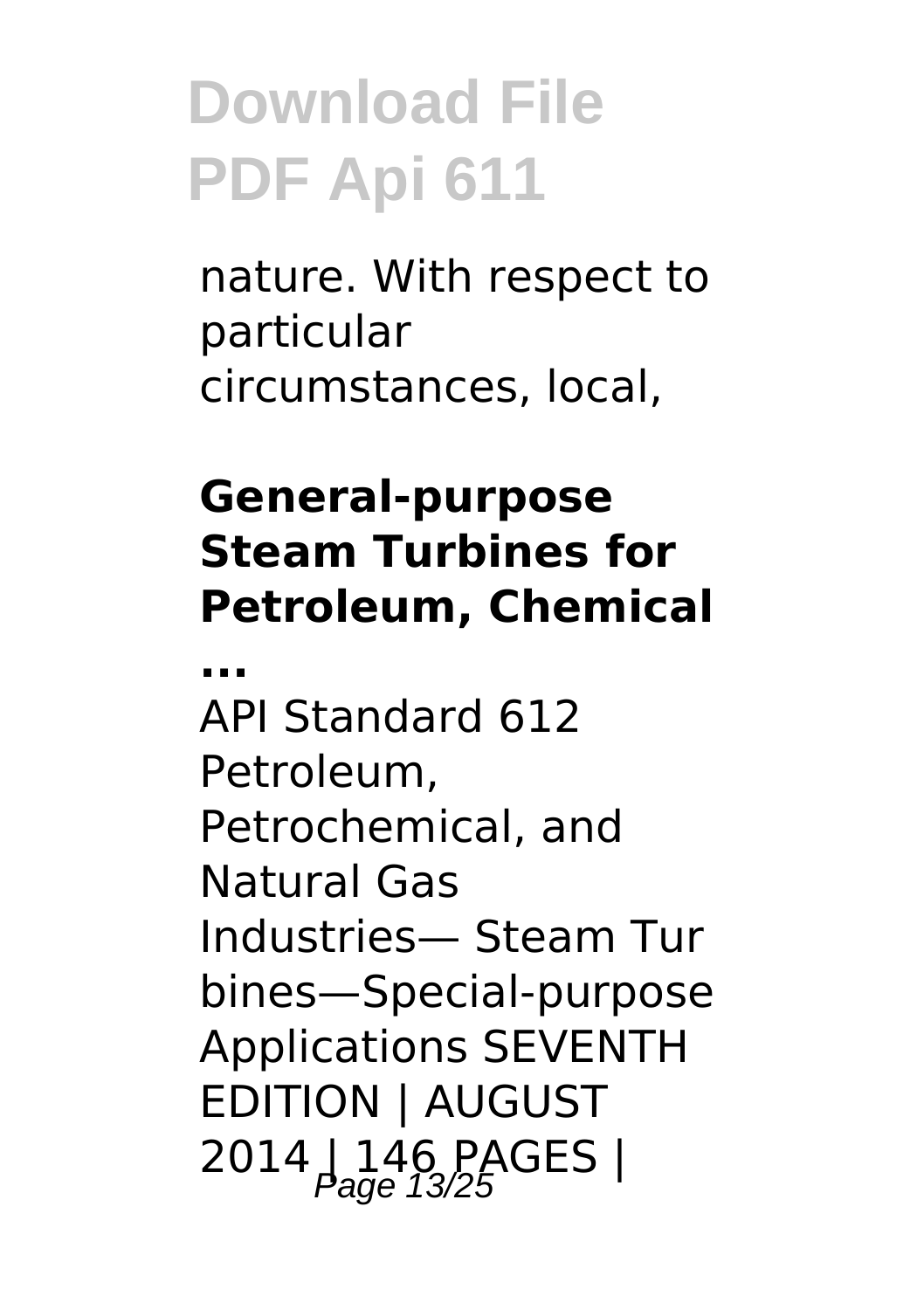\$220.00 | PRODUCT NO. C61207 This standard specifies the minimum requirements for steam turbines for special-purpose applications for use in

#### **API Standard 612**

API STD 611. November 1, 1969 General-Purpose Steam Turbines For Refinery Service This standard is intended to cover the minimum requirements for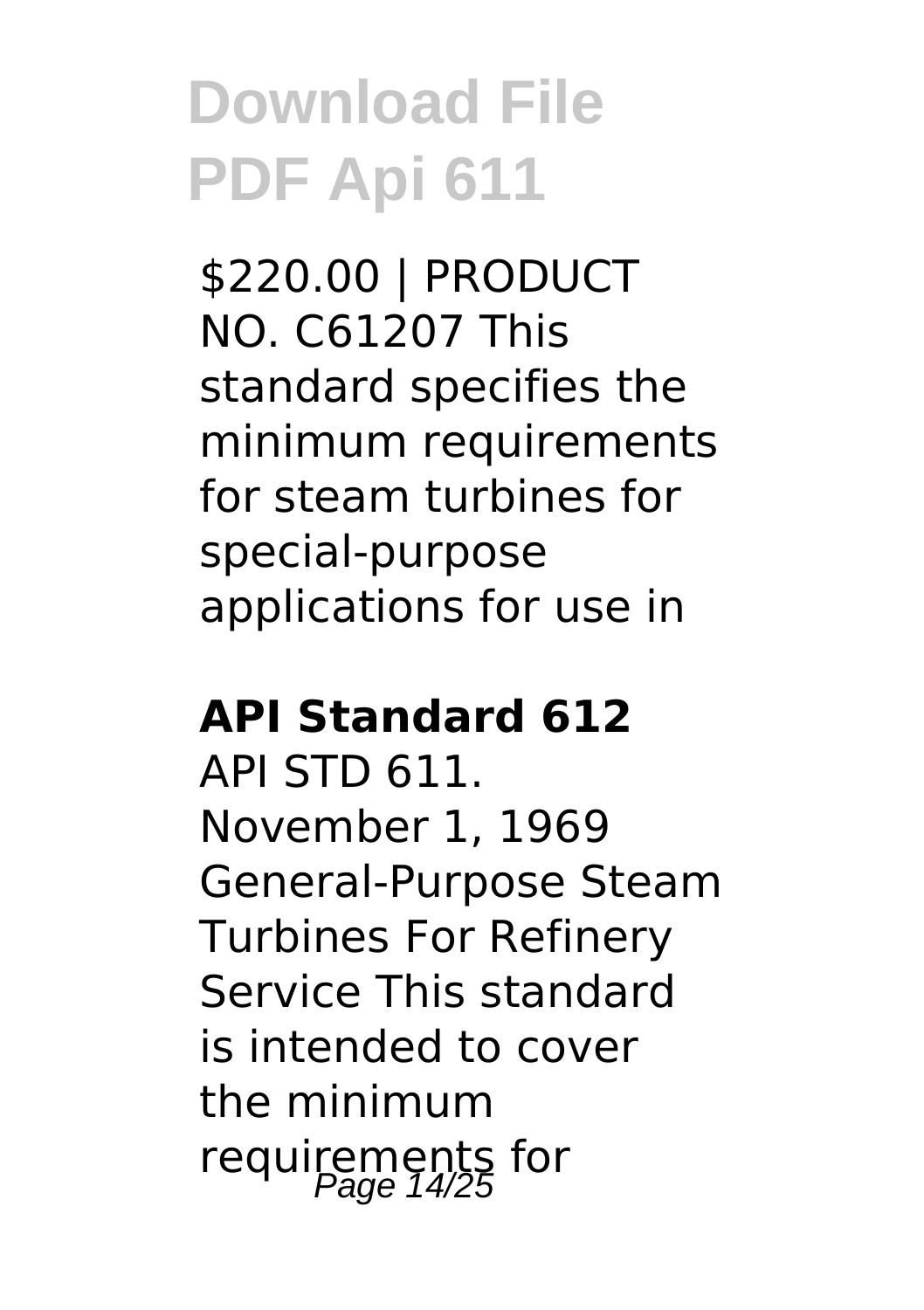general-purpose steam turbines for refinery services. These shall include basic design, materials. related lube oil systems, controls,... View Less. View All ...

#### **API STD 611 - General-purpose Steam Turbines for Petroleum ...**

Designed and manufactured per API 612 (special purpose steam turbine) or API 611 (general purpose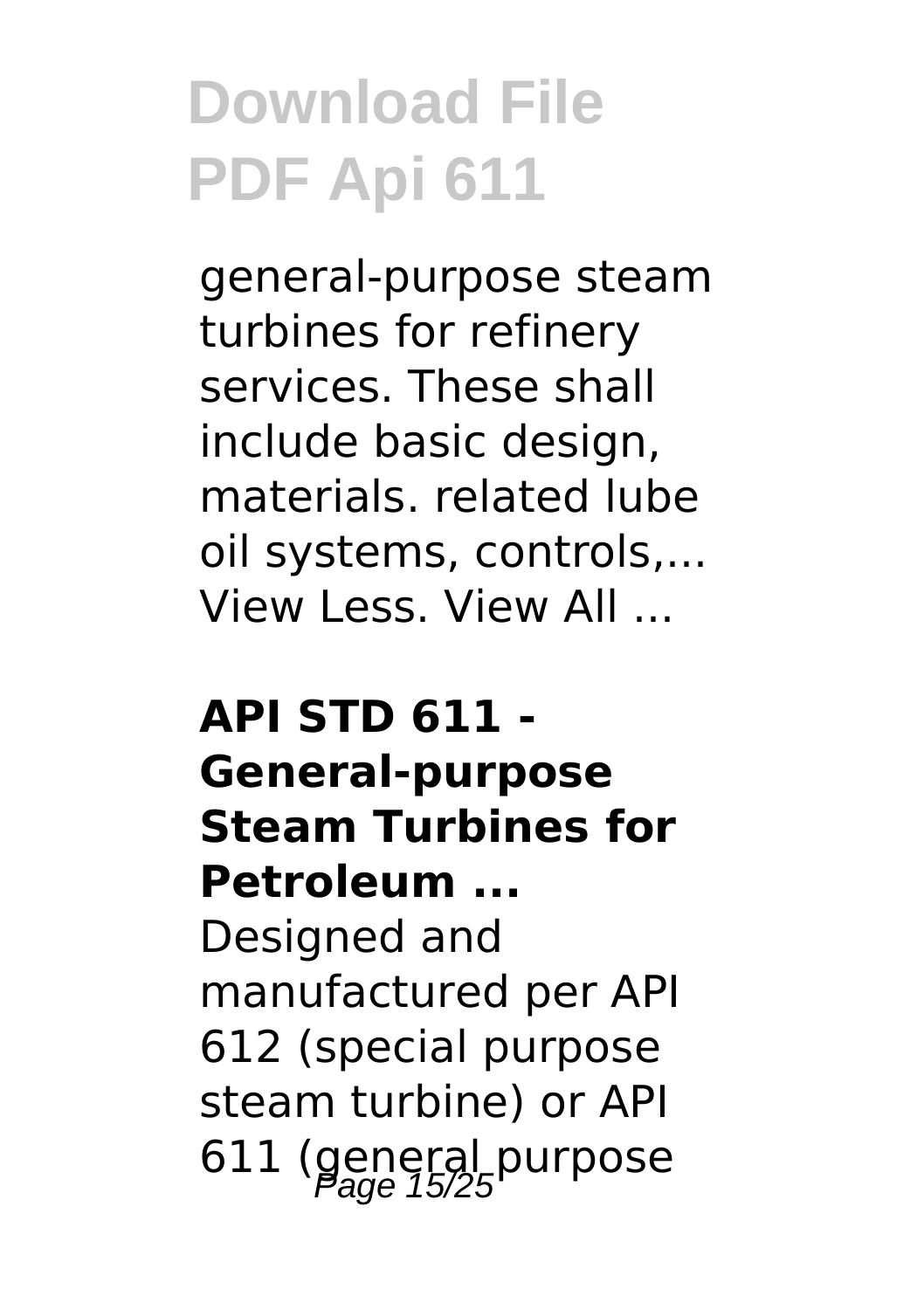steam turbine) specifications. Suitable for the steam pressure, temperature and steam consumption required for various industrial plants. Designed to drive industrial machinery such as compressors, blowers, fans, pumps, and power

**Steam Turbines and Gas Expanders elliott-turbo.com** set per API 613 and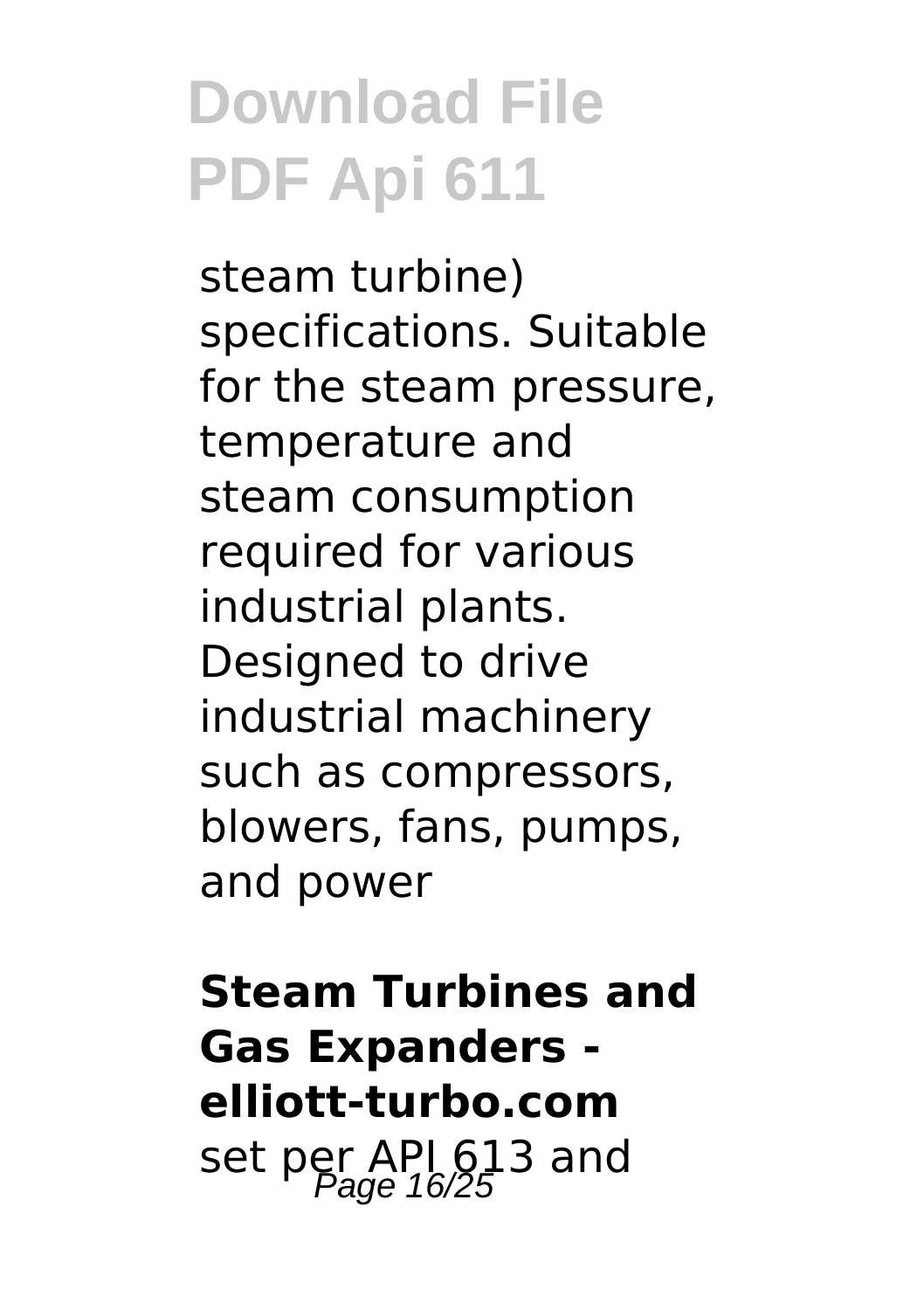AGMA 6011 (1998) is to pictorially represent them. Illustrated in Figure 1 is a 20,000 horsepower reference unit with an API 613 gear-set on the left and an AGMA 6011 gearset on the right, both with a service factor of 1.1 The AGMA 6011 gear-set scale is 79 percent of the size of the API 613 gear-set. Figure 1.

# **API 613, FIFTH** Page 17/25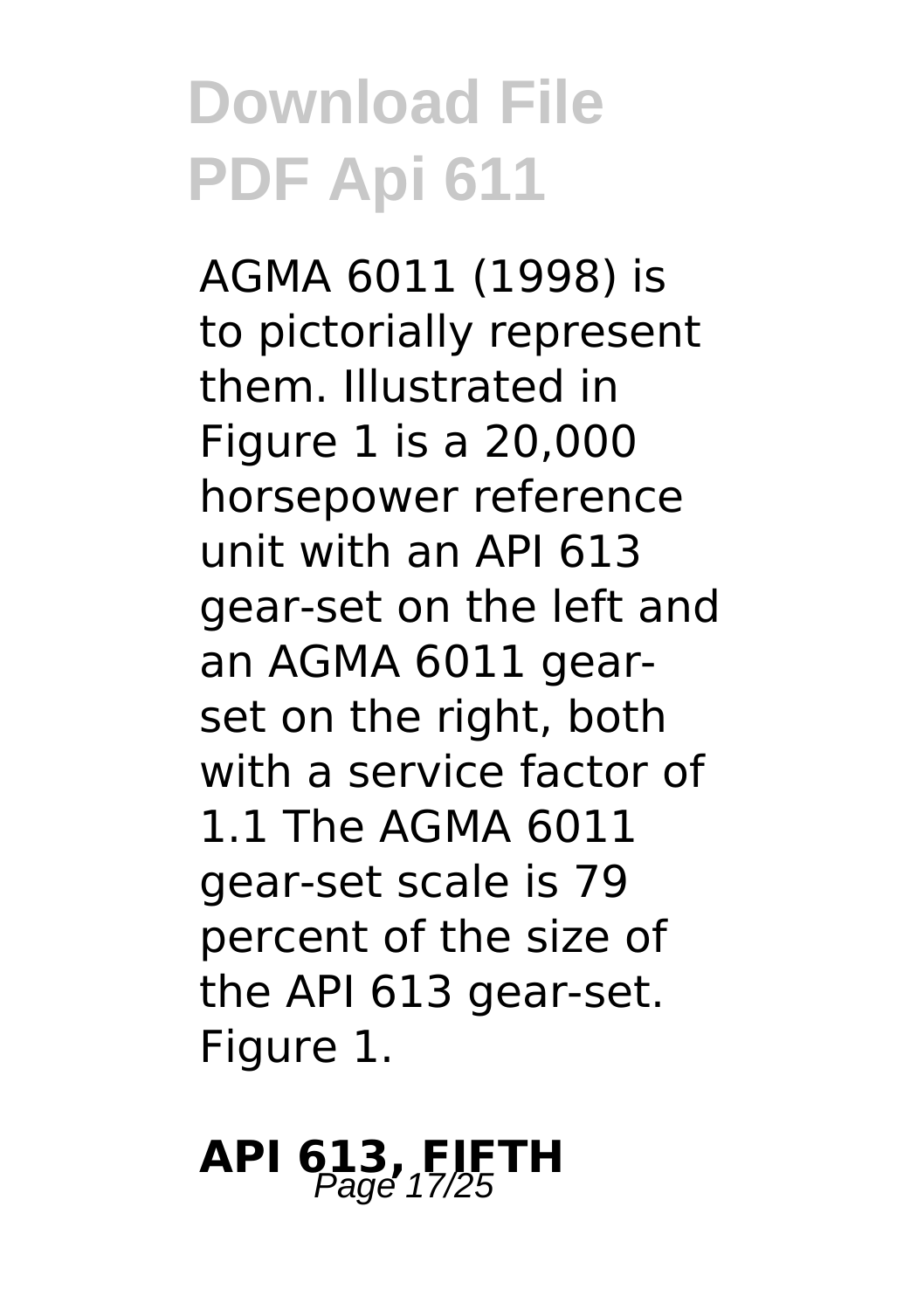**EDITION, SPECIAL PURPOSE GEAR UNITS FOR ...** API STD 611 5th Edition, March 2008. Complete Document General-purpose Steam Turbines for Petroleum, Chemical, and Gas Industry Services Includes all amendments and changes through Errata , August 2019. View Abstract Product Details Document History API STD 611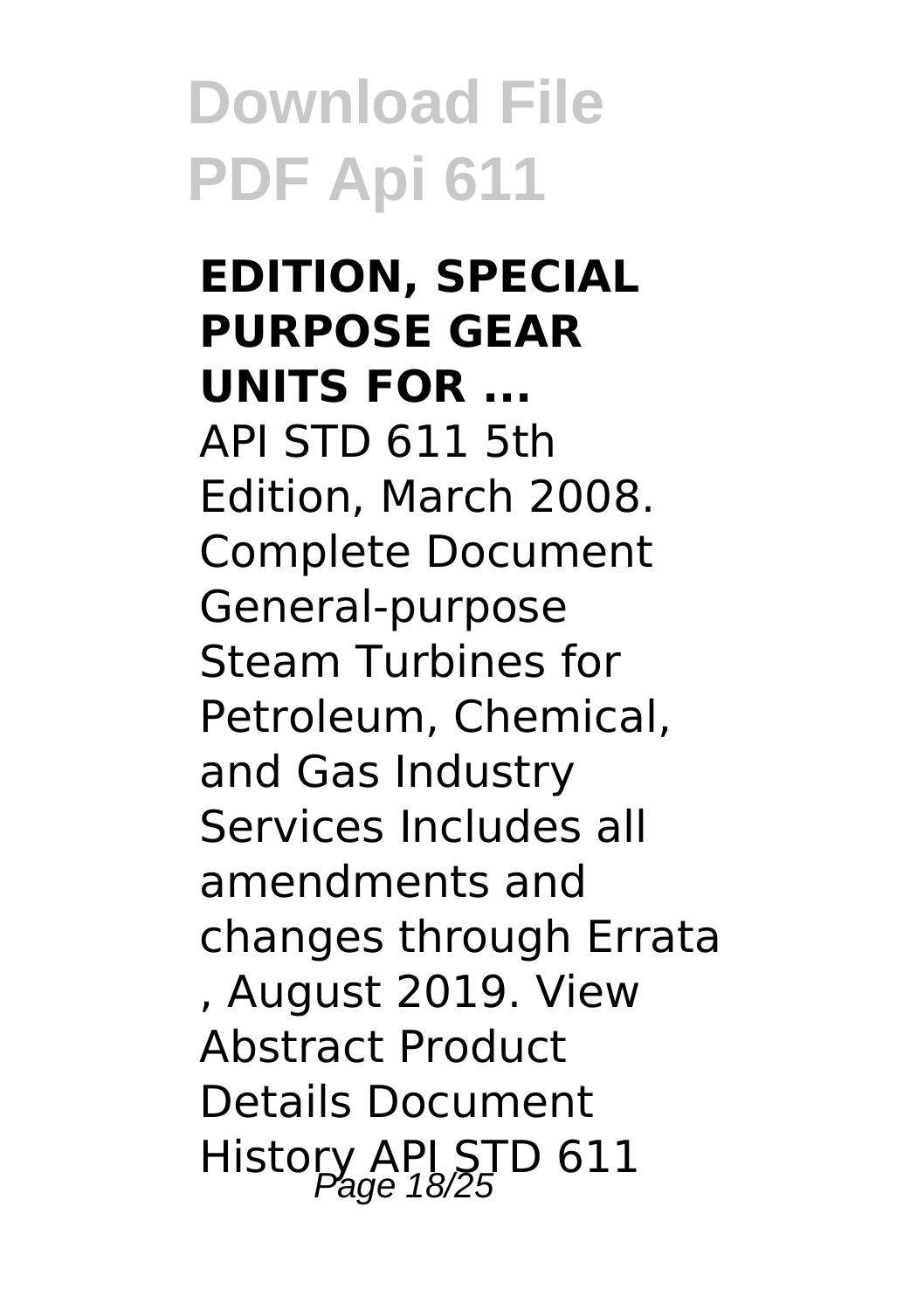(Base ...

#### **API STD 611 : General-purpose Steam Turbines for Petroleum ...**

API 614 Lube Oil Systems. 01/31/2020. The purpose of a lube oil system is to provide lubrication to rotating equipment to lubricate and cool hydrodynamic bearings. API 614 systems can be utilized in the upstream, midstream, and  $P_{\text{age 19/25}}$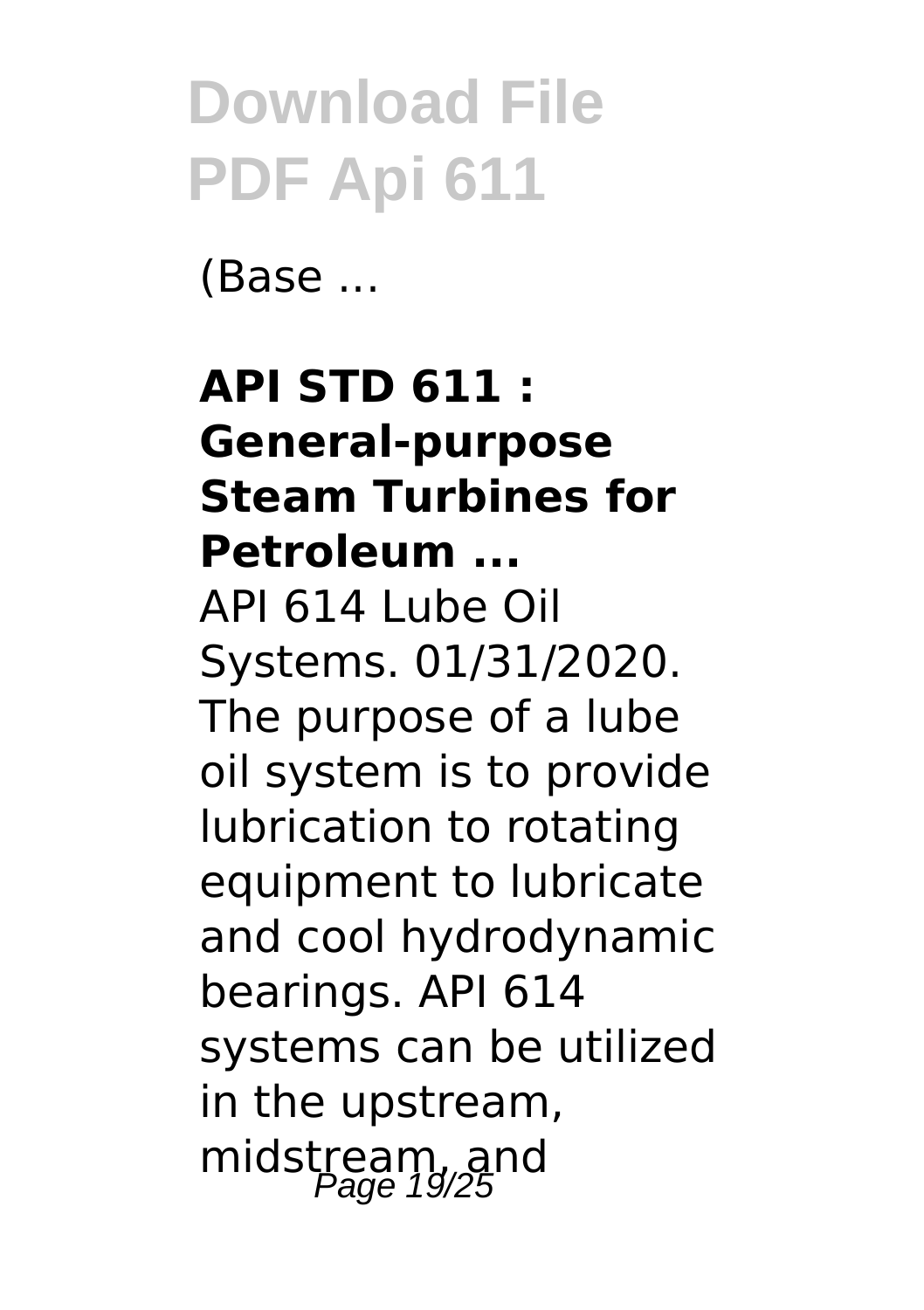downstream sectors of the oil industry. Lube oil systems that meet the API 614 standard operate at an extremely high ...

#### **API 614 Lube Oil Systems**

Reply 1: It is the intent of API 611 to provide equipment (including auxiliaries) that has been designed to provide five years of uninterrupted operation without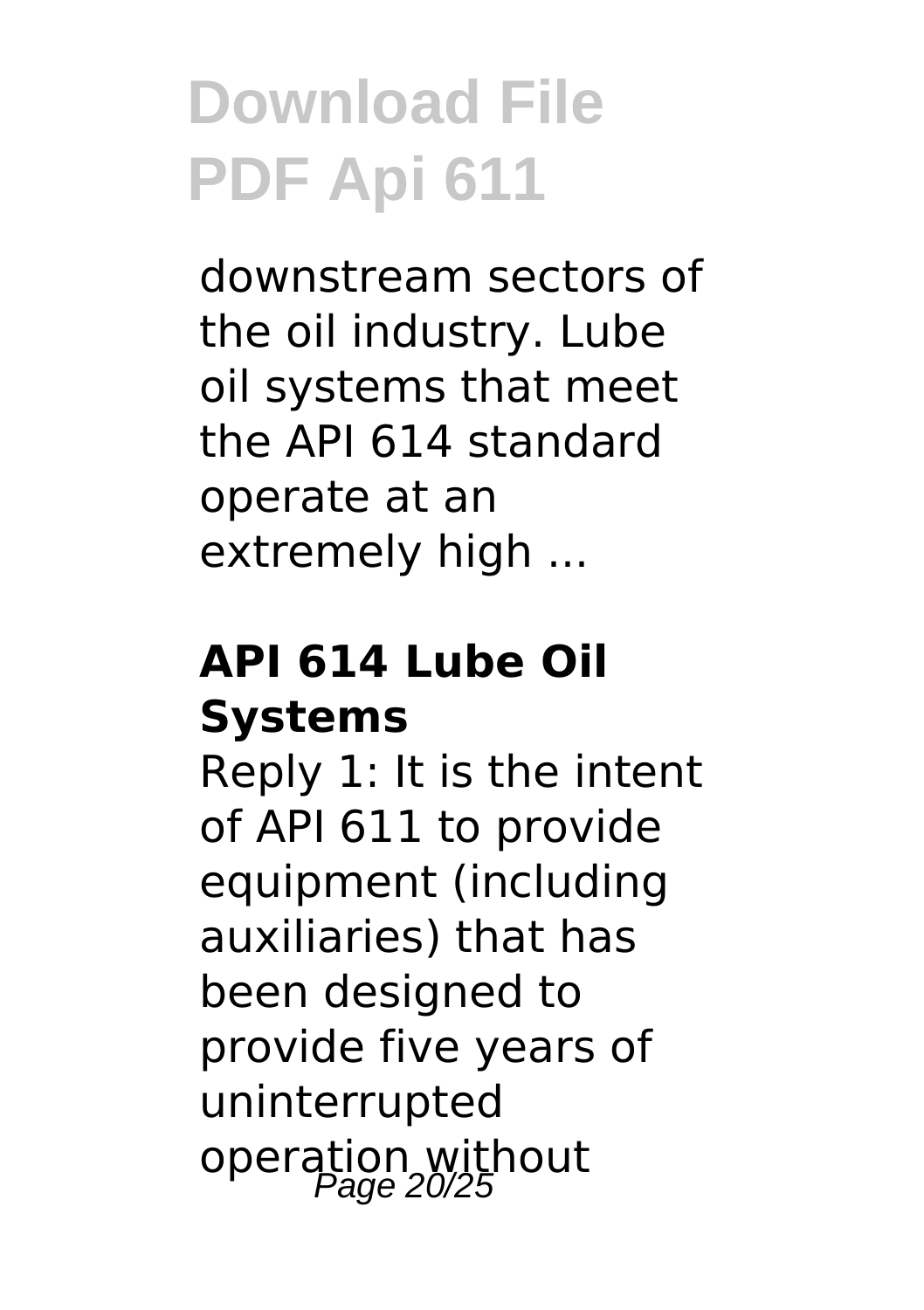scheduled maintenance that would require shutdown. Reply 2: See Reply 1. Reply 3: API does not does not provide the rationale behind requirements in its standards.

**API Standard 617 - Axial and Centrifugal and Expander ...** API STD 611 - Generalpurpose Steam Turbines for Petroleum, Chemical, and Gas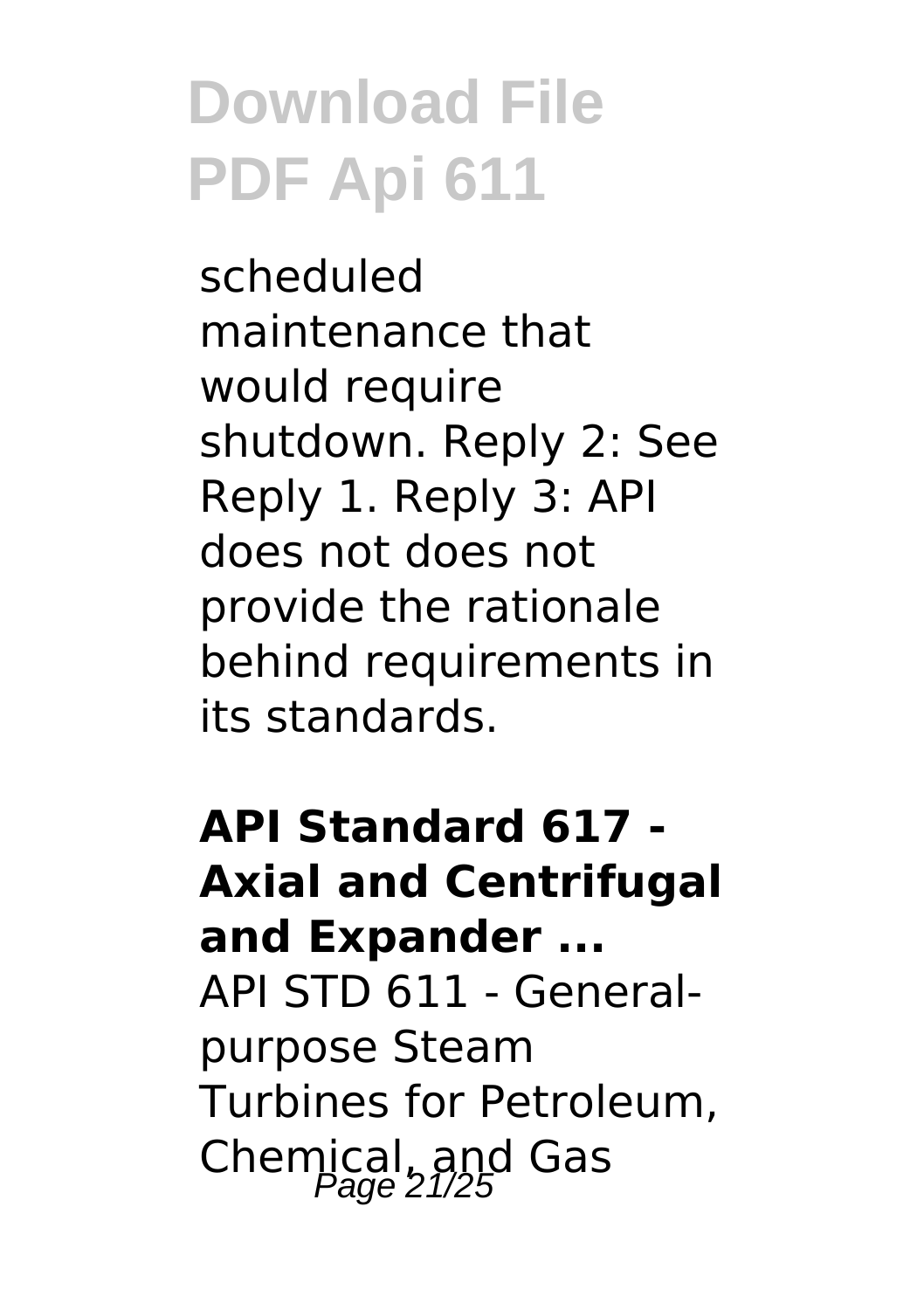Industry Services Published by API on June 1, 2019 A description is not available for this item.

#### **API STD 612 - Petroleum, Petrochemical and Natural Gas ...** In this post, we will see the difference between API 611 and API 612. While selecting a steam turbine as a

driver for compressors or pumps for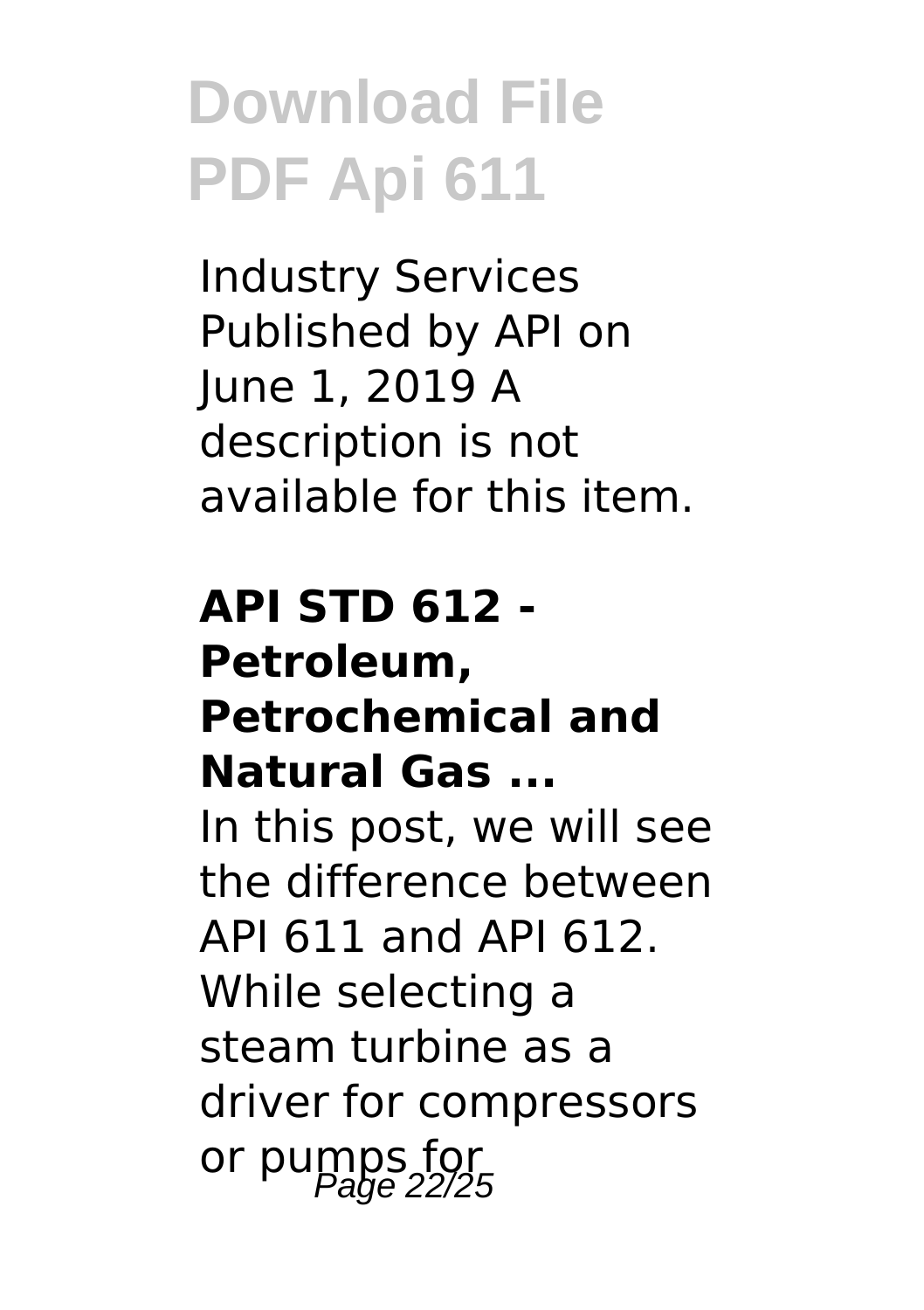refinery/petrochemical industries. The first question faced by the design engineer is which standard steam turbine as to be selected either API 611 or API 612. The basic difference is highlighted below.

#### **Difference between API 611 and API 612 Archives ...**

The American Petroleum Institute (API) is the only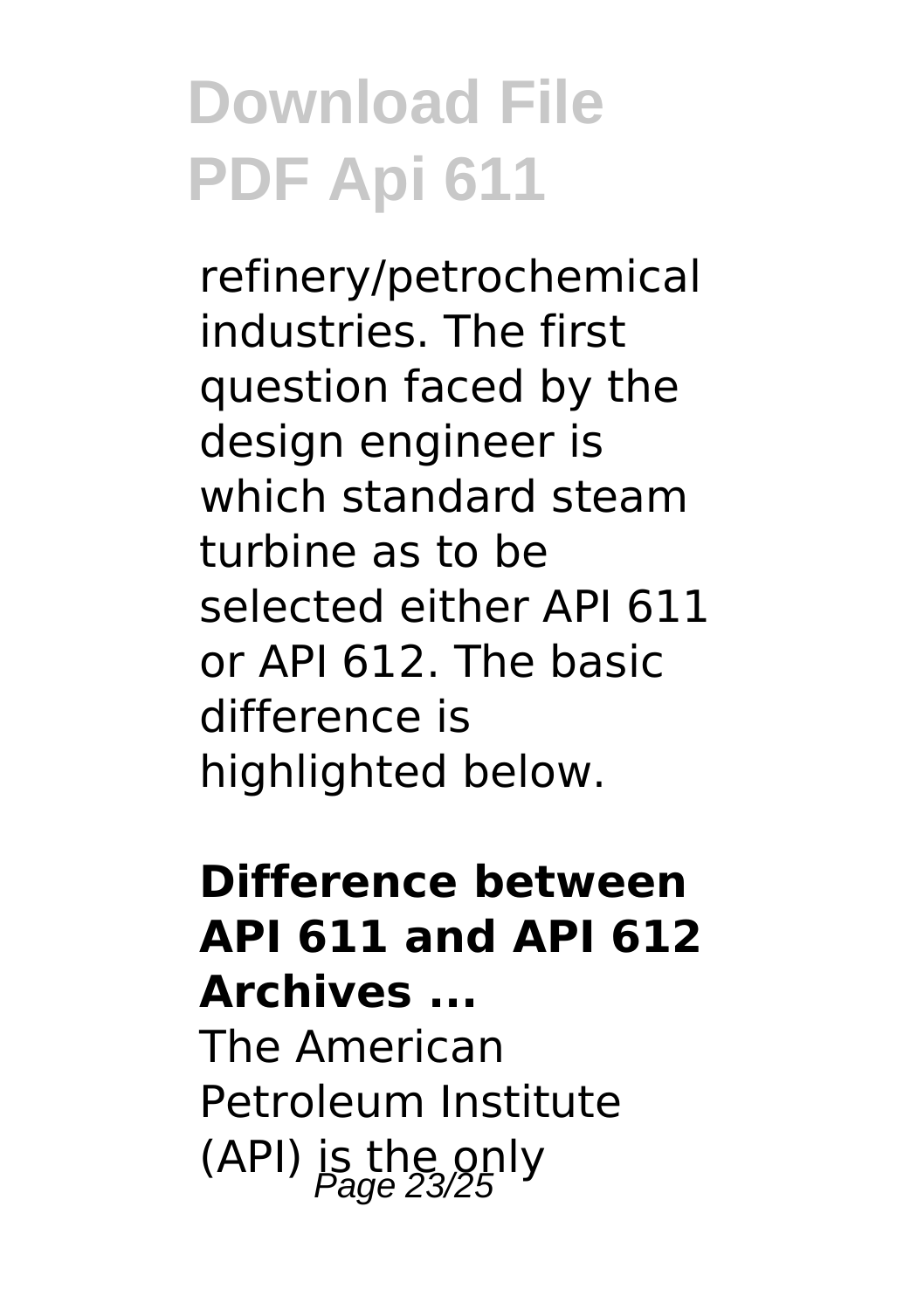national trade association that represents all aspects of America's oil and natural gas industry. Our more than 600 corporate members, from the largest major oil company to the smallest of independents, come from all segments of the industry.

Copyright code: d41d8